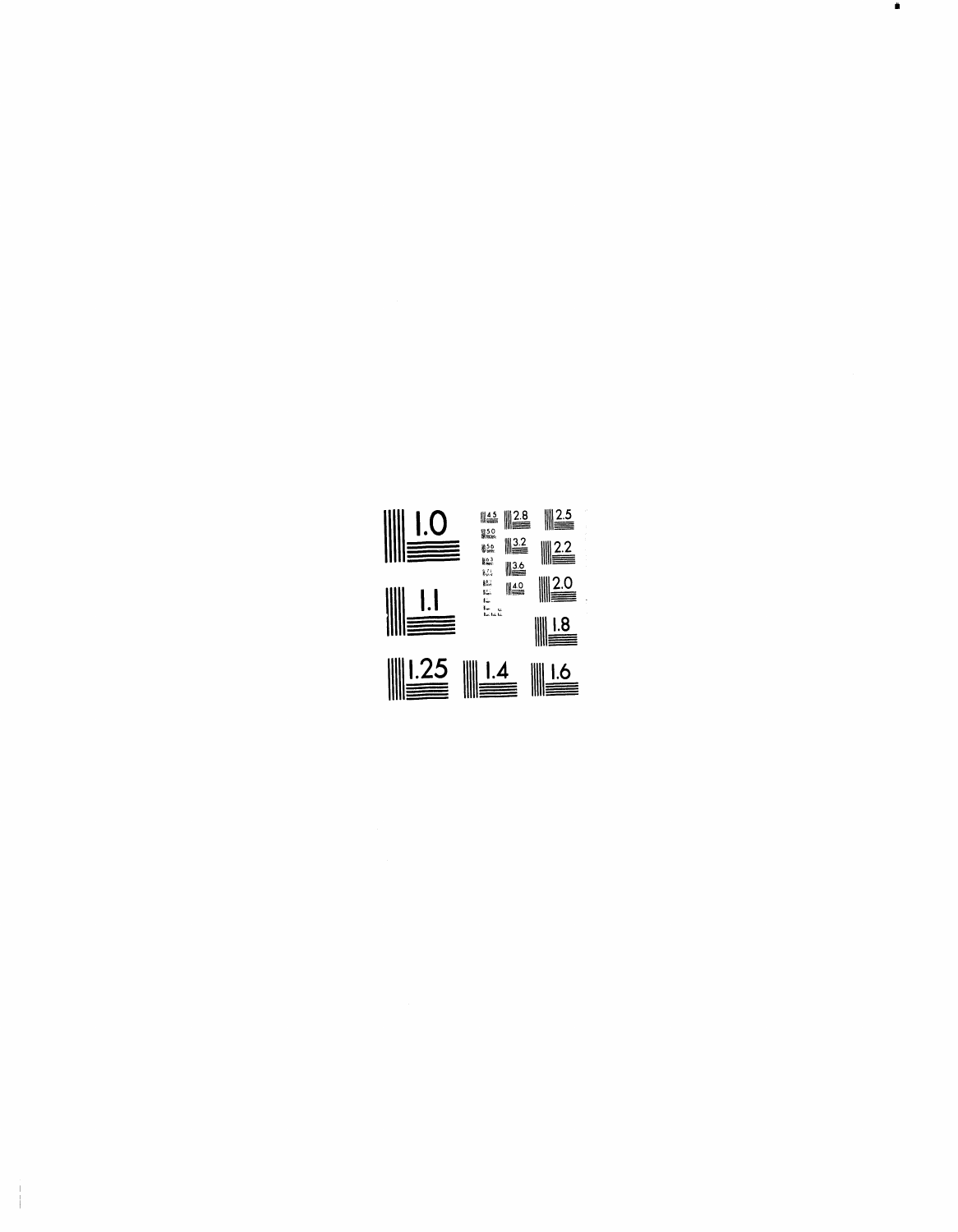$\langle \phi \rangle$ 

 $\label{eq:2.1} \frac{1}{\sqrt{2}}\left(\frac{1}{\sqrt{2}}\right)^{2} \left(\frac{1}{\sqrt{2}}\right)^{2} \left(\frac{1}{\sqrt{2}}\right)^{2} \left(\frac{1}{\sqrt{2}}\right)^{2} \left(\frac{1}{\sqrt{2}}\right)^{2} \left(\frac{1}{\sqrt{2}}\right)^{2} \left(\frac{1}{\sqrt{2}}\right)^{2} \left(\frac{1}{\sqrt{2}}\right)^{2} \left(\frac{1}{\sqrt{2}}\right)^{2} \left(\frac{1}{\sqrt{2}}\right)^{2} \left(\frac{1}{\sqrt{2}}\right)^{2} \left(\$ 



 $\sim 10^{-10}$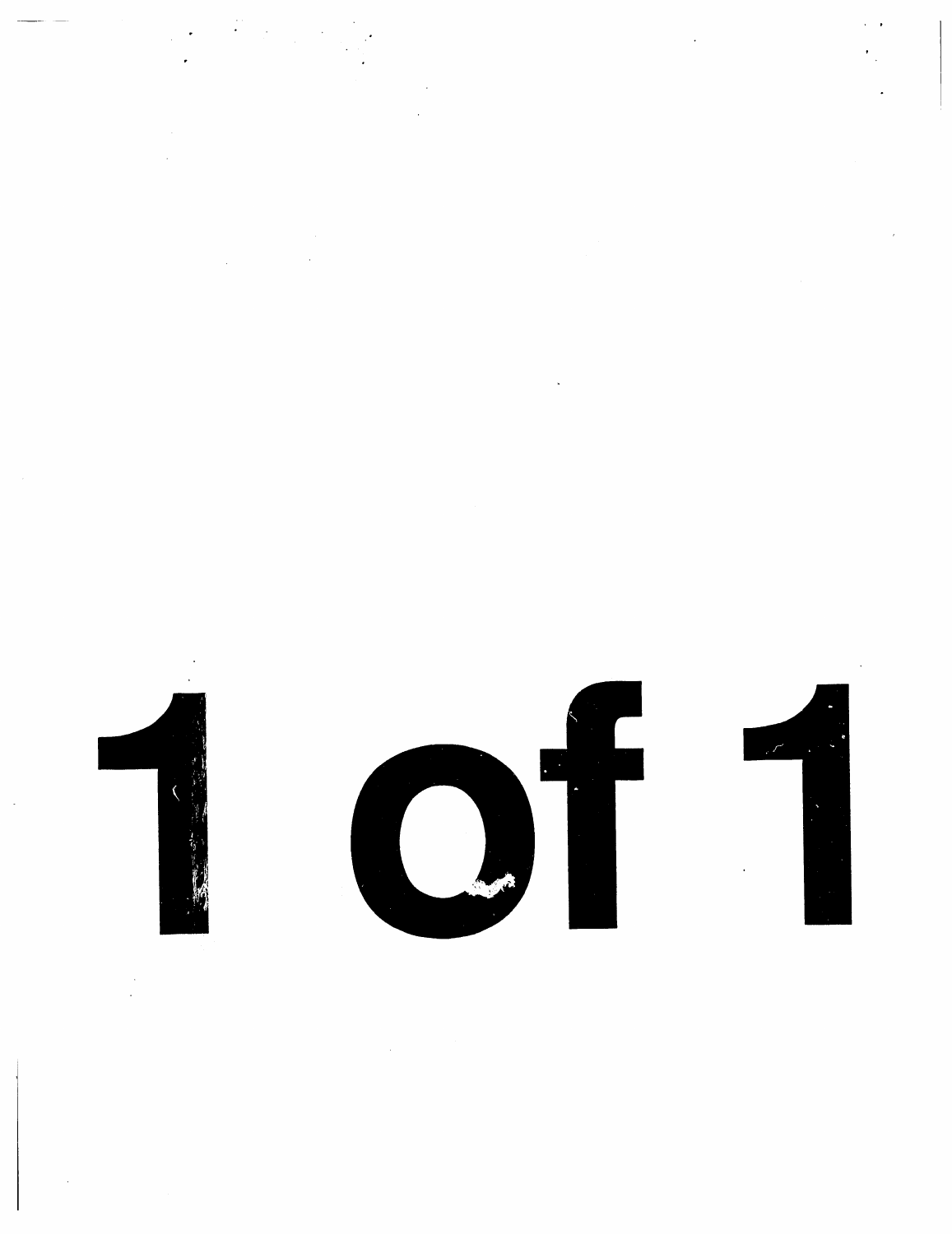# GA-A21439

# **OPERATIONAL UPGRADES** TO THE DIII-D 60 GHz **ELECTRON CYCLOTRON RESONANT HEATING SYSTEM**

by

# T.E. HARRIS and W.P. CARY

This is a preprint of a paper to be presented at the 15th IEEE Symposium on Fusion Engineering, October 11-15, 1993. Cape Cod, Massachusetts, and to be printed in the Proceedings.

> Work supported by **U.S. Department of Energy** Contract DE-AC03-89ER51114

 $-EIV$ OCT 15 1993  $OSTI$ 

 $\sim$ 

**GENERAL ATOMICS PROJECT 3466** OCTOBER 1993

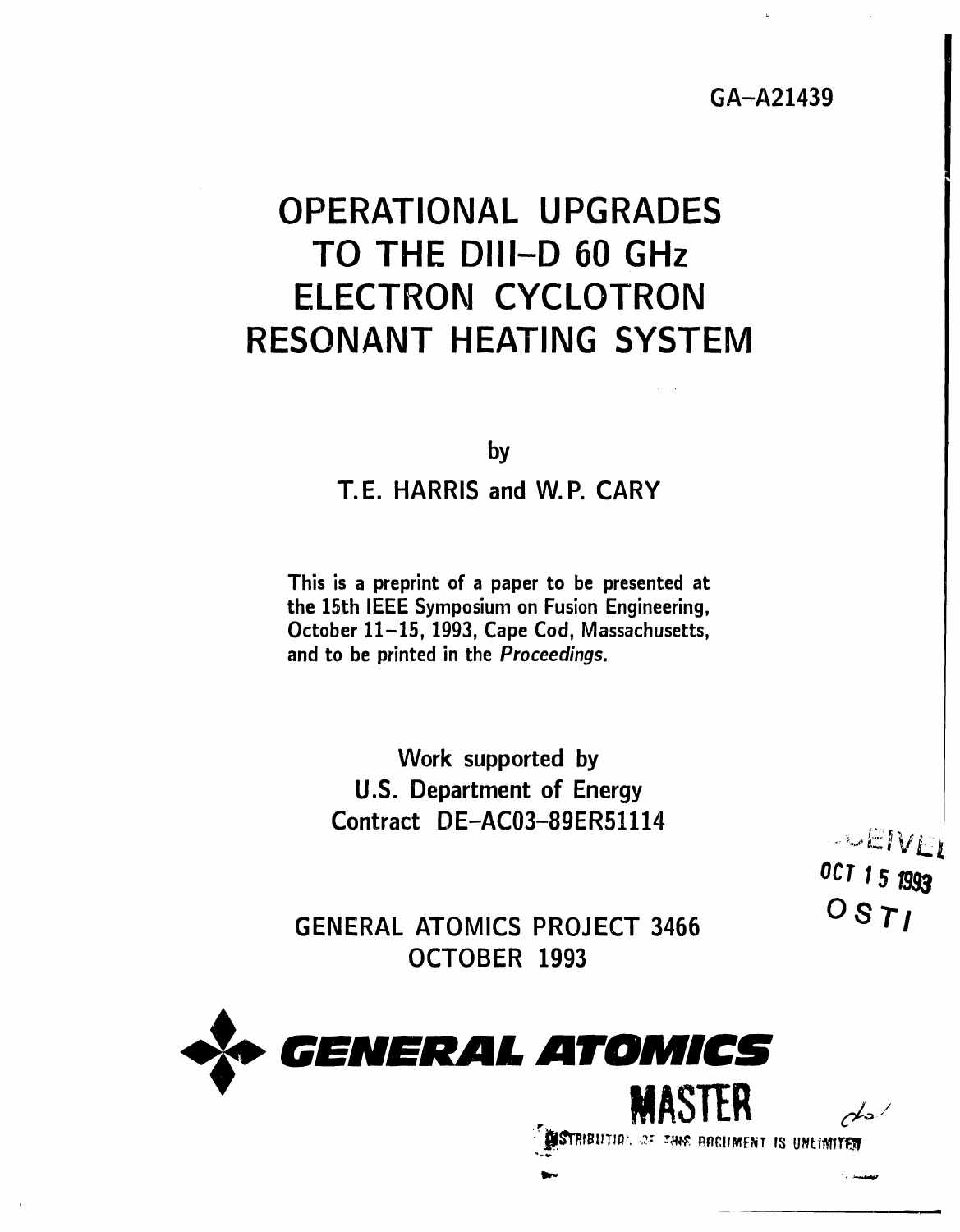# **OPERATIONAL UPGRADES TO THE DIII-D 60 GHz** ELECTRON CYCLOTRON RESONANT HEATING SYSTEM

T.E. Harris and W.P. Cary

**General Atomics** P.O. Box 85608, San Diego, California 92186-9784

# **ABSTRACT**

One of the primary components of the DIII-D radio frequency (rf) program over the past seven years has been the 60 GHz electron cyclotron resonant heating (ECRH) system. The system now consists of eight units capable of operating and controlling eight Varian VGE-8006 60 GHz, 200 kW gyrotrons along with their associated waveguide components. This paper will discuss the operational upgrades and the overall system performance. Many modifications were instituted to enhance the system operation and performance. Modifications discussed in this paper include an improved gyrotron tube-fault response network, a computer controlled pulse-timing and sequencing system, and an improved high-voltage power supply control interface. The discussion on overall system performance will include operating techniques used to improve system operations and reliability. The techniques discussed apply to system start-up procedures, operating the system in a conditioning mode, and operating the system during DIII-D plasma operations.

# **INTRODUCTION**

The 60 GHz ECRH gyrotron system has been the source of microwave heating at DIII -D. There are eight high-voltage control units used to operate Varian's VGE-8006 60 GHz, 200 kW gyrotrons. Along with these units are their associated waveguide and microwave launch systems. Many modifications were instituted (over the years) to enhance the system operation and performance. Modifications discussed in this paper will be an improved over-current fault response system which decreases the amount of energy delivered to a gyrotron during a fault, a high-voltage power supply interface allowing selection of one of two available high-voltage power supplies, and a computer controlled timing system that is menu-driven and is interactive with the DIII-D CAMAC timingcontrol highway. Along with these modifications, this paper will also discuss operating techniques acquired through many hours of operation. These techniques, which aided in overall system performance during DIII-D operations and gyrotron conditioning, include system start-up with a cold- or a hot-filament cathode, a conditioning process which readies the system for ECH operations, and queuing gyrotrons coincident with DIII-D plasma discharge timing.

# **MODIFICATIONS**

The modifications discussed in this section were implemented to improve gyrotron protection during an over-current condition, and to simplify the control system selectivity between a DIII-D Neutral Beam Accel power supply configured for negative polarity and the ECH power supply (ECHPS-1). Also included in this section is the addition of a computer controlled pulse timing system replacing the inefficient analog timing circuit located in the cathode control chassis and in each gunanode control chassis. The design concept was to target specific points within the existing control system where improvements were needed and to make the modifications virtually transparent to the ECH control system. Some circuits needed only existing circuit cards modified, while other modifications required complete circuit card manufacturing with direct plug-in compatibility.

# Over-Current Fault Control

One problem with the operating system was the lack of proper tube-fault response; tube-fault response is the action that the control system takes due to overcurrent conditions within the gyrotron. With an overcurrent, the high-voltage power supply pulse-command is terminated. This terminates the high-voltage pulse, thus eliminating the main current source.

Although the pre-existing tube-fault circuitry was adequate, it did present erroneous fault conditions due to the charge-discharge characteristics of a pulsed highvoltage system. Each gyrotron and its associated highvoltage unit possesses an inherent capacitance. When the system is pulsed with high-voltage, a charging current will exist during the rise and fall of the high-voltage pulse. These charging currents exist primarily in the gun-anode and body circuits of the gyrotron and can exceed both circuits' nominal operating current level. A current shunt is used in both gun-anode and body circuits to yield a proportional voltage for fault-comparison and monitoring the respective currents.

There are two levels of over-current protection in both the body and the gun-anode circuits; modifications were made to each level. The high-level acts upon

Manuscript received October 12, 1993. This is a report of work sponsored by the U.S. Department of Energy under Contract No. DE-AC03-89ER51114.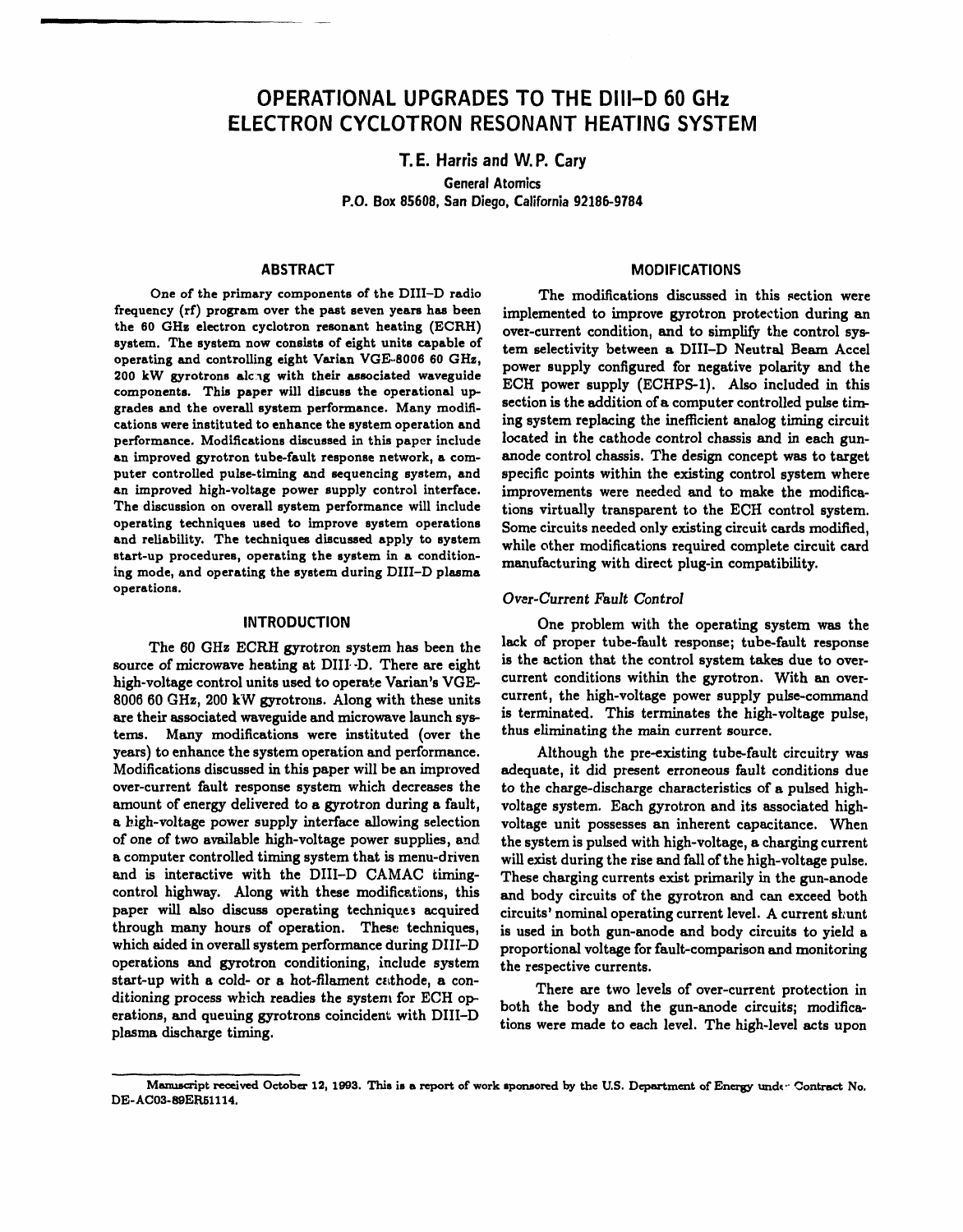transient current which exceed a predetermined upper- High-Voltage Power Supply Interface **l**e**v**el. Th**e** p**re-e**xis**ti**n**g circ**u**itry** all**ow**e**d** f**or a**n ex**tr**a**or**dinarily high-level of current to possibly exist either from<br>
ne 60 GHz system can use one of two high-voltage<br>
network circuit or an over nother condition. At a reduced power supplies; a negative polarity DIII-D Neutral B a short-circuit or an over-voltage condition. At a reduced **vo**l**t**ag**e lev**e**l, t**h**e** gun**-**an**od**e**-to-**c**at**h**od**e **c**ir**c**ui**t** was p**ro**perly ac compensated. Once compensated, the inherent **ca**pac**it**an**c**e was **d**e**t**e**r**mine**d f**r**o**m usin**g** th**e** kn**o**wn **ca**pacitance added for compensation and observing the charge-<br>discharge spike during low-voltage tests. A charge-dis-<br>every time a switch is made from one power supply to andischarge spike during low-voltage tests. A charge-dis-<br>charge time constant of  $\sim 30$  usec was observed. There- other, the main control interface chassis was redesigned charge time constant of  $\sim 30$  µsec was observed. Therefore, a single-pole low-pass filter with a 6.6 KHz band- and modified using pre-existing components. To switch<br>width was inserted at the gun-anode fault-comparison the control of one power supply to the other, all the oper width was inserted at the gun-anode fault-comparison the control of one power supply to the other, all the oper-<br>circuit input. This allows for a conservative trip set-point ator needs to do is push a button relative to th circuit input. This allows for a conservative trip set-point ator needs to do is push a button relative to the system<br>on the low-level fault-comparison network. (e.g., Varian desired. The proper logic levels and interlocks on the low-level fault-comparison network. (e.g., Varian desired. The proper logic levels and interlocks are set<br>specifies a nominal gun-anode current of  $\leq 3$  mA. With for the respective power supply when the desired b specifies a nominal gun-anode current of  $\leq$  3 mA. With for the respective power supply when the desired button<br>the set-point set at 3 mA, the high-voltage will be termi-<br>is depressed. Heing existing components kept bar the set-point set at 3 mA, the high-voltage will be termi-<br>nated when the nominal current during a gyrotron pulse<br>cost low and all that was required was to rewire the FCH nated when the nominal current during a gyrotron pulse cost low and all that was required was to rewire the ECH exceeds 3 mA). This same technique was used on the main captual change **e**x**ce**eds**3 mA)**. Th**i**s **s**am**e** t**ec**hniqu**e**w**a**s us**e**d on th**e** m**a**in **c**ont**r**ol**c**h**a**ss**is**. gy**r**otronbody **c**i**rc**uit.Th**e** body **c**ir**c**u**i**dot **e**snotn**e**ed ac smaller, the charge-discharge spike is much smaller. Computer Controlled Timing

the gyrotron resulting from an internal spark-down.<br>These faults have very fast excursions and can not be Thes**e** f**a**ultshav**e** v**e**ry fast**e**x**c**urs**i**on**s**and **ca**nnot b**e** ode **c**ontrol**c**hassis**a**nd in**eac**hofth**e** gun-anod**ec**ont**r**ol defected by the low-level fault-circuit in time to prevent chassis. The pulse width was determined by thumbwheel dangerous consequences to the gyrotron. Two different switches which varied the control-ramp slope. This sysdangerous consequences to the gyrotron. Two different switches which varied the control-ramp slope. This sys-<br>techniques are used to detect a high-level fault in the term had limitations and pulse widths would vary with techniques are used to detect a high-level fault in the term had limitations and pulse widths would vary with body and gun-anode circuits. The body circuit uses the temperature and component tolerances. Therefore a body and gun-anode circuits. The body circuit uses the temperature and component tolerances. Therefore, a forward voltage drop of four diodes to drive an optical new timing system has been installed which consists of forward voltage drop of four diodes to drive an optical new timing system has been installed which consists of transmitter. The pre-existing circuit performed suffi-<br>an IBM AT computer a CAMAC interface chaseis and a transmitter. The pre-existing circuit performed sum-<br>ciently; more robust components were added though, to<br>make entirel heard length of the exthede sentral character. cientify; more robust components were added though, to pulse control board located in the cathode control chas-<br>handle the potential high current impulse during a faulta h**ig**h-l**e**vel**f**aultwithinth**e** gun-anode.A **c**omp**ar**ison pute**ra**ddr**e**ss**e**sth**e**CAMAC t**i**mingmodules viaa **c**r**a**t**e** circuit driving an optical transmitter compares the shunt-<br>
uning patterns to the cathode control chassis and the<br>
uning patterns to the cathode control chassis and the voltage against a pre-determined voltage level. The opti-<br>and simple is transmitted via a fiber optic to the current respective gyrotron gun-anode control chassis. cal signal is transmitted via a fiber-optic to the currentlimit board. The pre-existing circuit used a zener-diode The computer contains all the timing software clamp offering no selectivity and functioned in a non-fail-<br>needed to operate the gyrotron system. The timing paclamp offering no selectivity and functioned in a non-fail-<br>safe condition.

gle fault signal is then sent to the respective gun-anode scheme. When the ECH program is initiated, the oper-<br>control chassis located in the ECH control room. The stor is prompted to select one of four operating schemes control chassis located in the ECH control room. The ator is prompted to select one of four operating schemes modifications made to these cards includes the addition from the top level video page. modi**fic**ationsm**a**de tothese**c**ardsin**c**ludestheadd**i**tion fro**m** thetop levelvideopage. of the low-level filtering circuit for the respective tube circuit and reconfiguring the circuitry for fail-safe opera-<br>potential tests of the gyrotron system with the high-<br>potential tests of the gyrotron system with the high-

Both the gun-anode current and cathode current use the same type of telemetry network. This network use the same type of telemetry network. This network XGYRO -- This mode is used to test two or more consists of current shunts and a voltage-to-frequency gyrotrons, with each output terminated into a water load. consists of current shunts and a voltage-to-frequency gyrotrons, with each output terminated into a water load.<br>(v-f)/frequency-to-voltage (f-v) link. The v-f cards have **b**ee**n** r**ed**e**signed** an**d printed ci**r**cuit cards manufactured.** The new cards use a upgraded v-f module with a operat-<br>ing frequency of 3.5 to 5.5 MHz and a 80 kHz bandwidth.  $DIII-D$  — This mode is used to synchronize the This card also has the high-level-current fault comparator circuit as mentioned above.

Ac**ce**l h**ig**h**-**v**olt**a**ge** p**o**w**er** supp**ly or t**h**e D**III-**D** E**C**HPS**-**1 **d**i**ff**e**re**n**t** man**uf**ac**t**u**r**e**r**s**,** th**u**s h**avi**n**g d**i**ff**e**re**n**t con**t**rol i**n**-**

A high-level fault is due to current transients within The pre-existing timing control system consisted of exth-<br>
grotron resulting from an internal spark-down. an analog ramp-comparator circuit located in the cathcondition. The gun-anode shunt-voltage is used to detect subset of the CAMAC timing modules via a crate

ondition.<br>Both gun-anode and body-fault circuits each use a centered into the computer by the system operator. There Both gun-anode and body-fault circuits each use a entered into the computer by the system operator. There current-limit card. This card OR's both high and low are several video pages the system operator can select **c**ur**r**ent-limit **c**ard. Th**i**s **c**a**r**d OR's both hi**g**h and low are seve**r**alvideopages the syste**m** ope**r**ato**rc**an **s**ele**c**t level fault signals for the respective tube circuit. A sin-<br>gle fault signal is then sent to the respective gun-anode<br>scheme. When the ECH program is initiated, the oper-

potential tests of the gyrotron system with the high-<br>voltage power supply.

GYRO - This mode is used to test an individual gyrotron with its output terminated into a water load.

ing frequency of 3.5 to 5.5 MHz and a 80 kHz bandwidth. DIII-D - This mode is used to synchronize the<br>This card also has the high-level-current fault compara- timing sequence of one or more gyrotrons with the timing **sequence** of the DIII-D tokamak operation.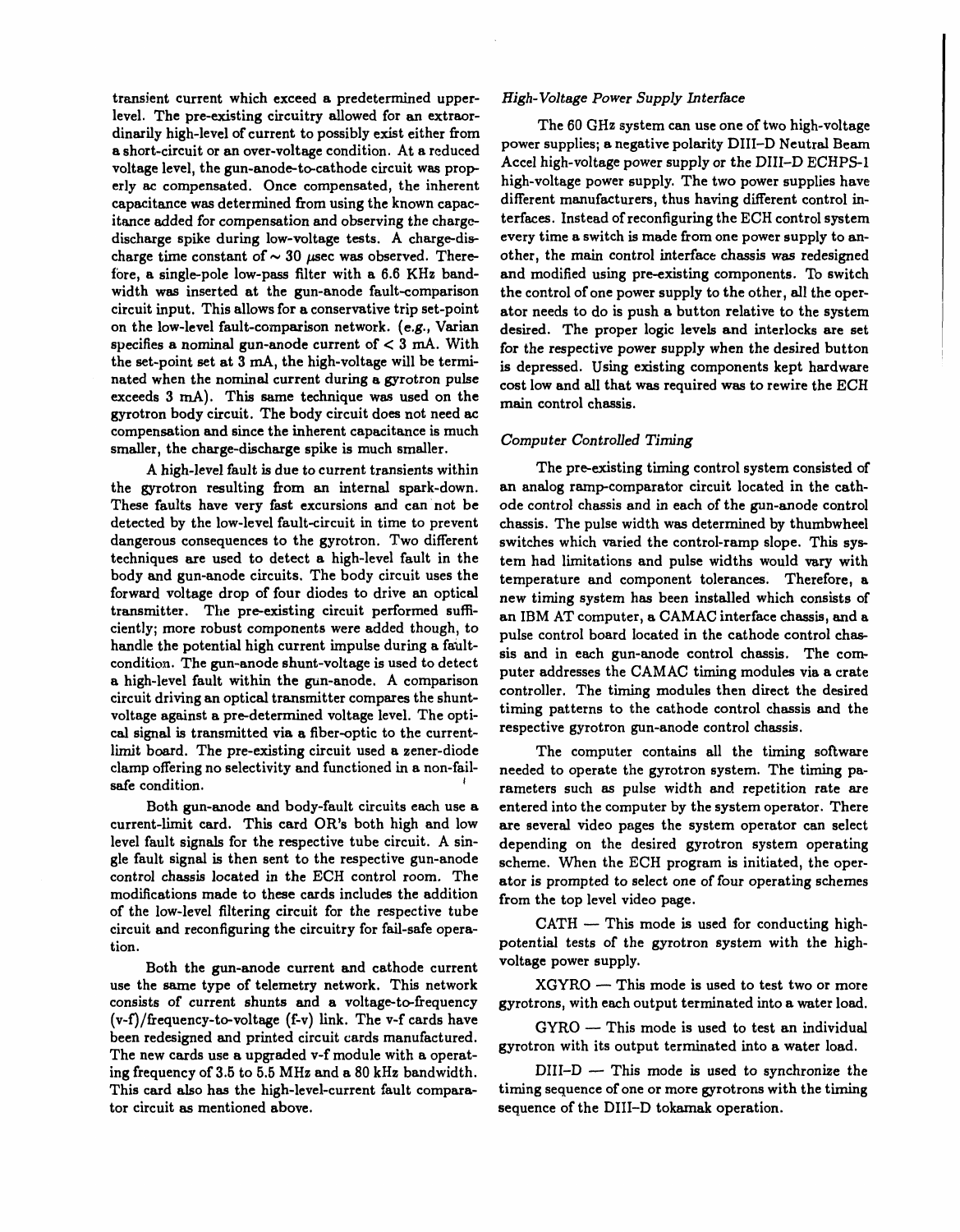After a particular operating scheme is chosen, an-<br>other video page is displayed. This page allows the oper-<br>perfect the DIU. Depending ator to alter timing parameters and initiate the selected<br>ator to alter timing parameters and initiate the selected

driven by the computer software. The crate control mod-<br>checkout process is complete, then the following operaule sends and receives the interrupt and timing informa-<br>time to end from the computer. The controllor director tional modes can be executed. **tion** to and from the computer. The controller directs the timing information to the timing buffer and register modules. The buffer module holds the timing informa-<br>tion until it becomes time to send it to the cathode There are two technique tion until it becomes time to send it to the cathode There are two techniques used for system start-up;<br>and gun-anode control chassis. The timing information a cold start and a bot start. The state of the cathode sists of a series of switches. The switch pattern used in the register module depends on the gyrotrons cho-<br>sen to pulse. Therefore, the proper timing signal will power has been off and the system has been shutdown, sen to **p**ulse.The**r**ef**ore,**the pro**p**ert**i**mingsign**a**lwil**l p**owe**r** h**a**s been o**ff**and th**e** syste**m**h**a**s been **s**hutdown, be directed to the desired gyrotrons. Along with these i.e., the filaments have been off and the cathode is cold.<br>modules are the DHI-D timing-receiver module and an Therefore, filament voltage must be applied slowly until **m**odu**l**esare**t**he DIII-D t**i**ming-r**ec**eiver **m**od**u**le and **a**n Therefore**fi,** l**am**entvolt**ag**emust be **ap**pliedslo**w**lyuntil interrupt module. The timing-receiver produces a timing pulse, synchronized with DIII-D operations, which ing pulse, synchronized with DIII–D operations, which current is raised at a 1 A/sec rate to approximately 1.05<br>provides inputs to the interrupt module. There are also times the normal operating current value. This filamen provides inputs to the interrupt module. There are also times the normal operating current value. This filament<br>hardware interlocks which provide an input to the inter-current level is maintained until the filament voltage h**a**rd**war**einterlo**c**k**ws**hi**c**h **pr**ovide**a**n inputtotheinte**r**- **c**u**rr**entlevelism**a**int**a**inedunt**i**lthe**fi**l**am**entvoltage**r**ises **rupt** module. The interrupt module then sends software to the normal operating value. The filament current is interrupts via the crate controller to the active computer then adjusted and regulated to the nominal operating interrupts via the crate controller to the active computer<br>timing program. If operating gyrotrons with the DIII-D lavel as par the previous operation tables or the manufacconditioning program to halt and load the ECH timing conditioning program to halt and load the ECH timing least 48 hours before the gyrotrons are needed for DIII-D<br>sequence synchronous with a DIII-D tokamak discharge plasma operations. into the timing buffers. An interlock interrupt will halt the timing program until the interlock is cleared. Other The filament current and voltage are at their nom-<br>modules used are two 32-channel, 64 kB digitizers. These inal values for a hot start. Once the operation campaign modules used are two 32-channel, 64 kB digitizers. These inal values for a hot start. Once the operation campaign<br>digitizers acquire ECH data during a DIII-D shot for begins, the gyrotron filaments are left on for the dura digitizers acquire ECH data during a DIII-D shot for transfer to the DIII-D data acquisition system.

each gun-anode control chassis. This card receives the<br>raw timing signal from the CAMAC timing buffers and **app**lies**c**ontingen**ci**\_to**a**llows**a**feope**ra**t**i**onoftheECH start**m**ust be **p**e**rf**ormed. system. For the cathode chassis, a power supply pulse-<br>command is issued contingent upon high voltage being **c**omm**a**nd isissued**c**ontingentupon high volt**ag**ebe**i**ng ConditioninM**g**ode **a**v**a**il**a**ble,**a** pulsepe**rm**issive**fr**o**m** the DIII-D **c**ontrol **room,** and no gyrotron over-current fault condition. If Once the start-up is complete, gyrotron condition-<br>
now of these events exist when a raw timing signal is ing can begin. Conditioning must be performed the week **a**ny of these events exist when **a** raw timing signal is sent, then the pulse command to the high-voltage power su**p**ply**i**sblo**c**ked.Ifthepre-pu**l**se**e**ventsaresatisfied**a**nd the oper**a**t**i**onperiod.For both **ca**ses,the **c**ondit**i**oning **a** pulse command is sent, then **a** conditional pulse com-<br>mand will be passed to the power supply and will be ter-<br>conditioning are the two modes used. mand will be passed to the power supply and will be ter-<br>minated immediately in the case of a pulse-contingency minated immediately in the case of a pulse-contingency<br>breach. The gun-anode pulse-control card functions simple at the same time. Individual gyrotron commands ilarly to the cathode pulse-control card. This card re-<br>ilarly to the cathode pulse-control card. This card re-<br>and the cathode command can be blocked by the operexample the carried pulse control card. This card it.<br>contingencies a raw gun- anode timing pulse and also applies<br>contingencies. The constraining events are that there ator by using the control switch located on each chas must be a conditional cathode command and there must<br>not be a wave quide related foult. If during a gun anode, out stopping the timing program. This is helpful when not be a wave guide related fault. If, during a gun-anode out stopping the timing program. This is helpful when<br>pulse a wave guide related fault occurs, then the gun-<br>isolating a troublesome gyrotron and still maintaining pulse, a wave guide related fault occurs, then the gun-<br>anode conditional command will be blocked for 20 msec conditioning for the remaining gyrotrons. Using the conanode conditional command will be blocked for 20 msec conditioning for the remaining gyrotrons. Using the con-<br>and then allowed to continue: this is referred to as a re- trol switch, an operator can turn each gyrotron on a and then allowed to continue; this is referred to as a re-<br>try and the number of gun-anode re-tries is selected by monitor its individual tube and wave guide parameters, try and the number of gun-anode re-tries is selected by the operator before the pulse.

ator to after thinning parameters and initiate the second of GHz gyrotron system is inspected and tested. This in-<br>cludes high-voltage circuit inspection, fault-card testing, The CAMAC crate contains the timing hardware and diagnostic-telemetry calibration. Once this system

**a**nd gun-anode**c**ont**r**ol**c**h**a**s**si**s.Th**e** t**im**inginform**a**tion **a c**oldstart**a**nd **a** hot start.The st**a**teofthe **c**athode

timing program. If operating gyrotrons with the DIII-D level as per the previous operation tables or the manufac-<br>video page, then a timing-receiver interrupt will cause the turer's specified test level. The cold start is

of the operating period. This allows for quick start-up The other component in this timing system is a on DIII-D operation run days and reduces the amount pulse-control card located in the cathode chassis and of thermal cycling of the filaments. However, there are of thermal cycling of the filaments. However, there are circumstances which develop which require the 60 GHz  $s$ ystem to be shutdown. After these events pass, a cold-

prior to a DIII-D operation period and then daily during the operation period. For both cases, the conditioning

**c** This switch allows the operator to block pulsing withth**e**op**e**r**a**to**r**befo**re**thepulse, e.**g**.**ca**, thod**ec**u**rr**entforwa **, r**dpow**er**,gun-**a**nod**ec**ur**r**ent**,**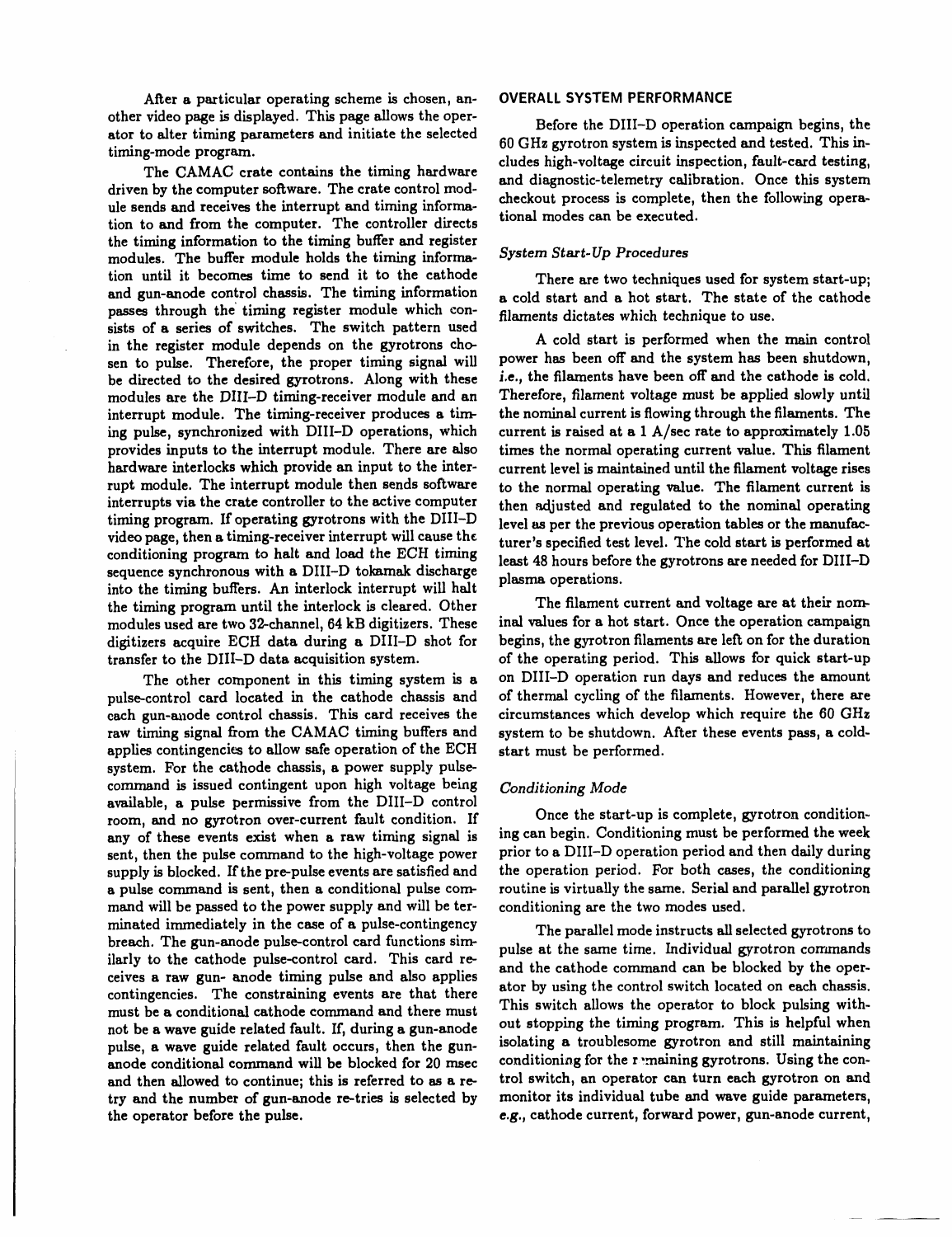and gyro-window light. After the tube parameters have been set for each gyrotron selected for pulsing, then the gyrotron pulse width can be extended to 100 msec in 20 msec increments. The repetition rate is maintained at 0.1% to prevent the wave guide located within the DIII-D vacuum vessel from overheating. The gyrotrons, as a group, are pulsed ten times at each 20 msec plateau.

The gyrotron pulse timing is then configured to serial mode at the 100 msec pulse width level. In this mode the gyrotrons are pulsed sequentially. The repetition rate for any one gyrotron is still maintained at or below 0.1% by adjusting the null-time between individual gyrotron pulses, e.g., the fewer gyrotrons selected, the greater the null time between individual gyrotron pulses. The gyrotrons are then ready for plasma operations once the conditioning pulse is at 100 msec. Using this conditioning technique from a hot-start condition, the selected gyrotrons are ready for DIII-D plasma operations in twenty to thirty minutes.

# **DIII-D Plasma Operations**

When the ECH system is conditioned and ready for DIII-D plasma operations, the session leader for that day's experiment determines ECH timing relative to the DIII-D plasma shot. The session leader gives this information to the ECH operator for that day. The ECH operator then enters the timing information into the ECH computer. Twenty seconds before time-equal-zero of the DIII-D plasma shot  $(t_{\text{DIII}-D} = 0)$ , the conditioning program is halted. The ECH timing pattern for the plasma shot is now loaded into the timing buffers located in the CAMAC crate. Once loaded the information is locked in ten seconds before  $t_{\text{DIII}-D} = 0$ . After the plasma discharge and shot data has been acquired, the conditioning program resumes.

There are a few DIII-D machine-related interlocks which remove the ECH pulse-permissive. During a plasma shot, there must be plasma current, there must be proper toroidal field current, and there must be no overheating of the ECH transmission line located inside the DIII-D vacuum vessel. During between-shot conditioning, along with the transmission line overheating interlock, a particular group of diagnostic shutters must also remain closed. The diagnostics protected by these shutters are sensitive to microwave power. Therefore, the shutters remain closed during ECH conditioning and if opened then ECH conditioning is halted.

## **CONCLUSION**

The modifications and operating techniques discussed in this paper were implemented to improve the 60 GHz ECH system performance. Having a reliable over-current fault system is paramount in a multiple gyrotron system. It must minimize the amount of energy deposited to the delicate components housed within the gyrotron and it must be reliable so the operator has confidence in the fault information necessary for making appropriate operating decisions. The ECH Main Control chassis can now interface with either high-voltage power supply ensuring the proper logic levels and interlock status is transceived between the ECH control room and the selected power supply. An operator can configure gyrotron pulse sequencing to accommodate DIII-D operations, ECH conditioning, or troubleshooting ECH system problems using the computer-controlled timing system. The operating techniques discussed have been proven, from operation period to operation period, to be effective in system start-up and getting the system prepared for DIII-D plasma operations.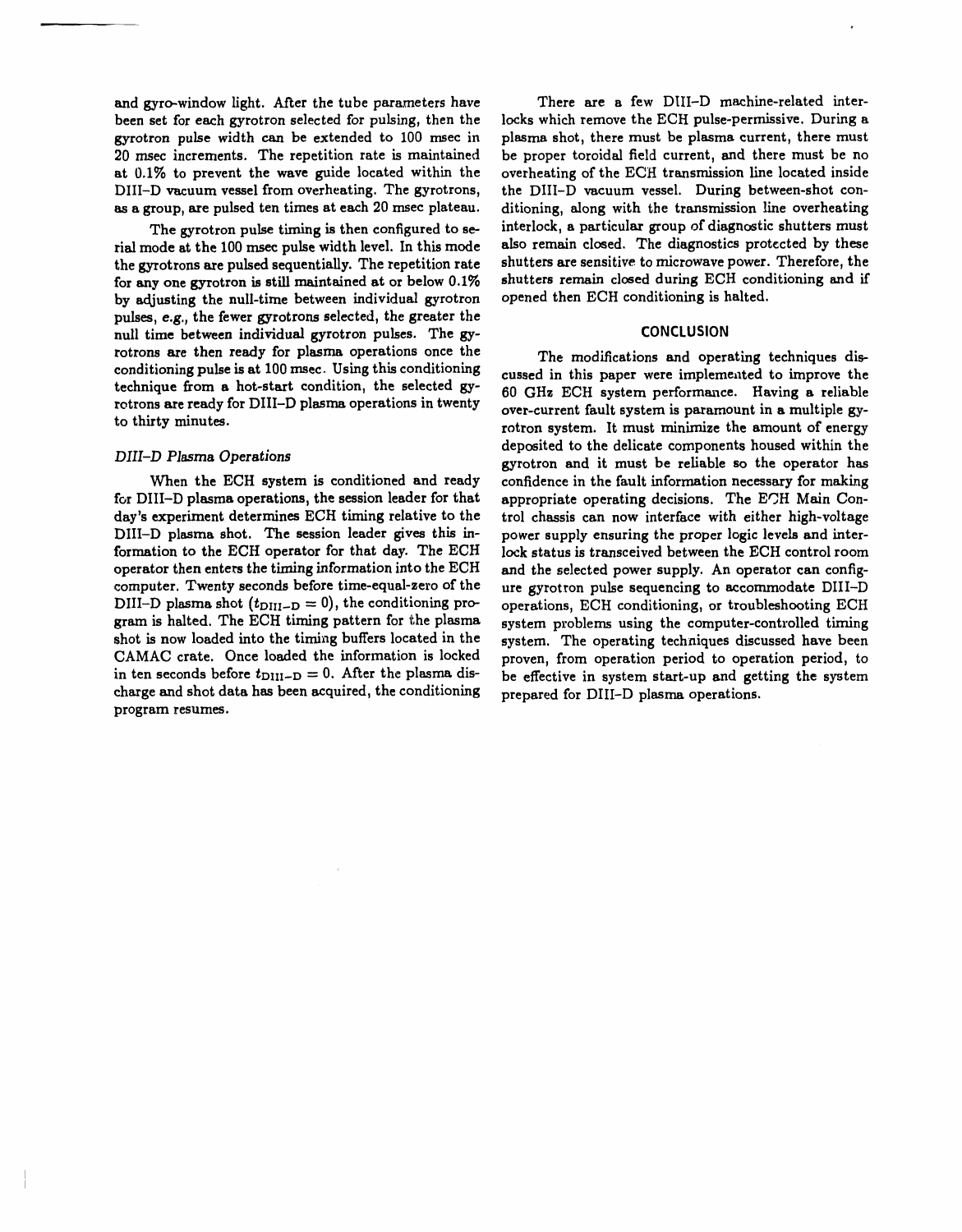# DATE FILMED 12/7/93